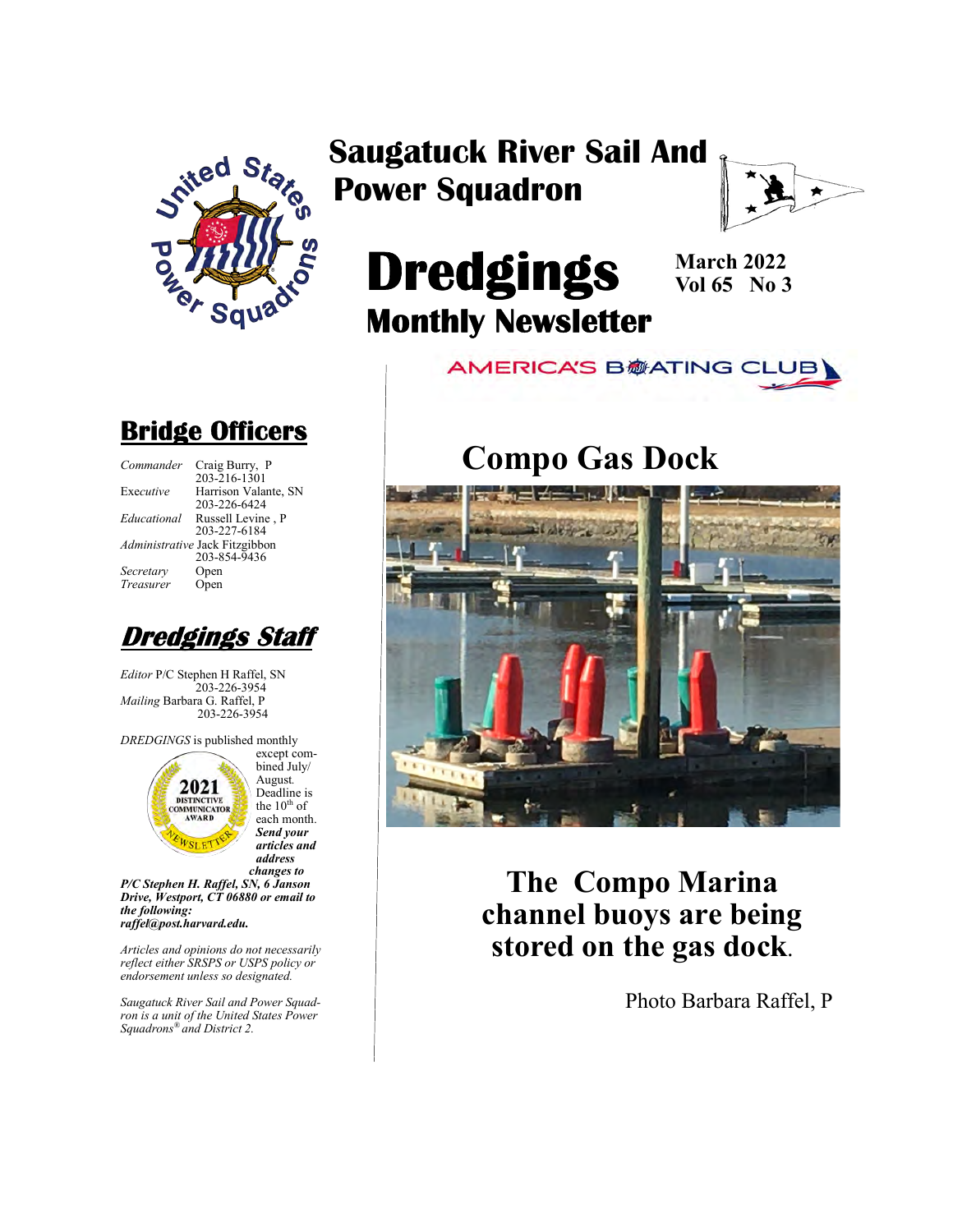#### COMMANDER'S MESSAGE



As the picture on page one shows, Spring has not yet quite arrived. But Spring is getting close. You can feel it in the air. The sun is higher and there is just the feeling in the air that everything is going the right way. Spring cannot come soon enough so we can start sanding and polishing.

It was just at the beginning of February that we learned of the passing of our longtime member Al Stauderman. He was the head of our Vessel Examiner program for many years. He successfully recruited several members to get involved. It was largely because of his efforts,



SRSPS was for many years among the District 2 leaders in vessel safety reports. We extend our deepest sympathy to his wife, Helen, and to his entire family.

> Craig Burry, P Commander

If you aren't getting notice of *Dredgings* and other Squadron information by email, it is because we don't have your current email address. Send it to raffel@post.harvard.edu.

#### Do You know the Answers?

- 1. What is the unwritten rule of "tonnage" (in polite words)?
- 2. If you encounter a tug or any large ship, what is the common sense thing to do?
- 3. What is "wheel wash"?
- 4. What is the danger signal?

#### ANSWERS

- *1.* Stay the hell out of the way of big ships.
- *2.* Get out of the way ASAP and leave no doubt what you intend to do.
- *3.* It is the severe turbulence that is of-ten generated by a large ship. Usually, it is hundreds of yards behind the ship.
- *4.* Five or more short blasts.

### Education Report

The pandemic continues to cause class courses to be put on hold. As vaccination and booster rates continue to rise, we hope the return to the classroom will soon be possible. As things develop, we will keep you posted. Hopefully, that will be sooner rather than later.

Russell Levine, P SRSPS SEO

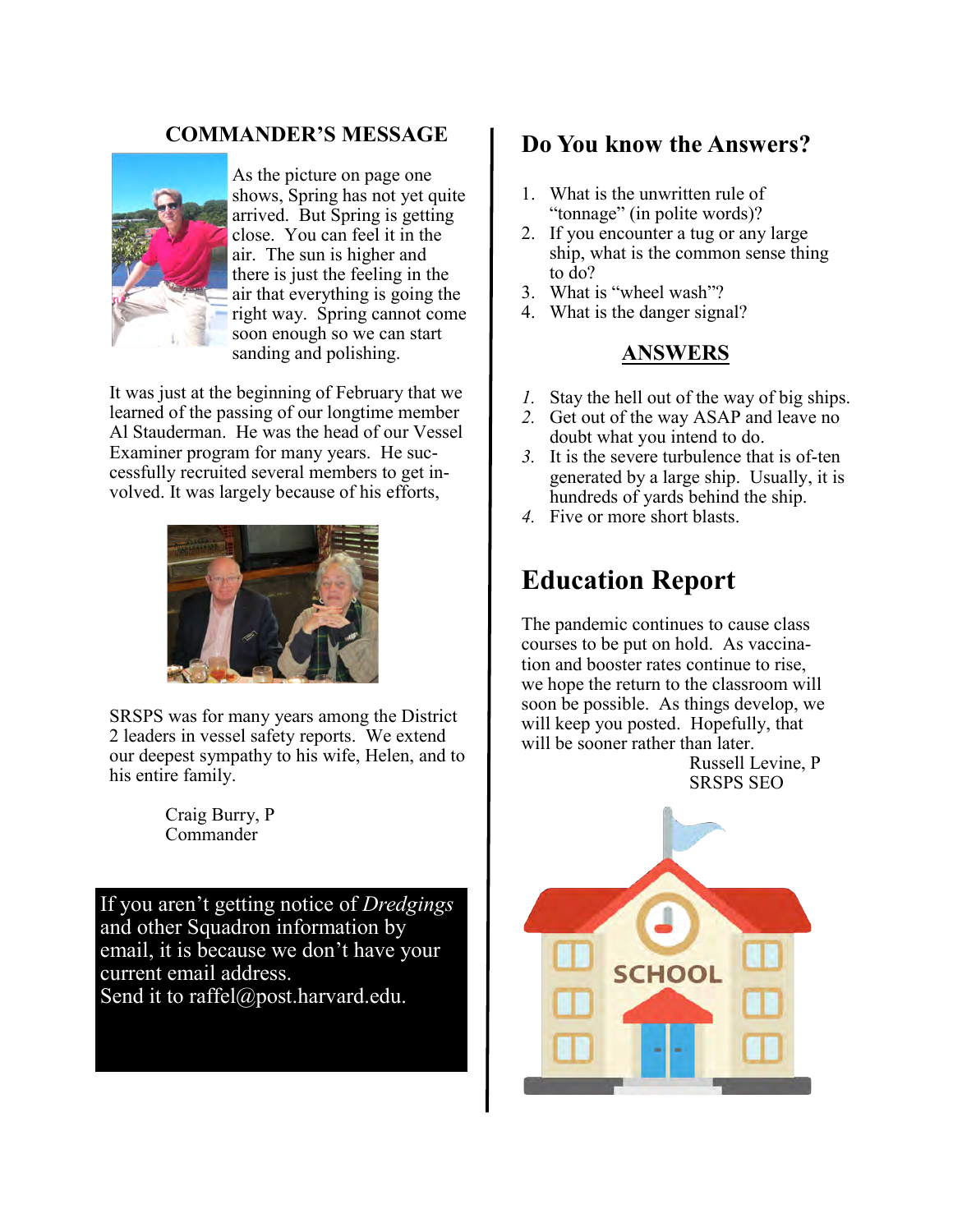U.S. Department of **Homeland Security United States Coast Guard** 



NEW LONDON, Conn. — A ribbon cutting ceremony was held February 10 to open a new exhibit in the Connecticut State Capitol to honor the Coast Guard through February 24, 2022.

The three-week long exhibit consists of 24 panels and historical artifacts on display in the concourse between the Legislative Office Building and the Capitol Building and will honor and highlight the rich history of the Coast Guard with an emphasis on Connecticut based Coast Guard units.

The opening event included remarks by Lt. Governor Susan Bysiewicz; and Rear Adm. Bill Kelly, Coast Guard Academy .

The Coast Guard in Connecticut is comprised of various ashore and afloat units, while the Coast Guard Academy, Coast Guard Band, Coast Guard Cutter Barque Eagle, Coast Guard Cutter Coho, and Coast Guard Station New London all call New London home.

The exhibit is located in the concourse of the Legislative Office Building, 300 Capitol Ave., Hartford, CT, 06106. The exhibit is free, open to the public, and can be viewed Monday through Friday, 8 a.m. to 5 p.m.



Dredgings won the National publication award. Only 2 squadrons in D2 were so recognized.

## Safe Boating Class

- Saturday, March 12
- $Am-5PM$
- **Greenwich Police HO**
- 11 Bruce Place, Greenwich CT
- \$80 Per Person or \$130 couple sharing book
- Bring your own lunch
- **Snacks and water provided**

Register online at: https://tinyurl.com/abc3122 Email: GreenwichSquadron@gmail.com

Course qualifies you for the State Boating Certificate and includes certification for PWC/DSC

#### Launch Operator Needed

Old Greenwich YC needs a launch operator. The applicant must hold a USCG Limited Launch License, First Aid/CPR certification or be willing to take these courses. Also required is a preemployment drug screen and participation in a random drug test. The applicant must be available to work until the end of the season.

If you or you know of someone who might be interested, contact; Captain Craig Burry Water Front Director for OGYC

203-216-1301 cell or Email: waterfrontdirector@ogyc.org

#### Captains go down with their ships; not the owners

Anon